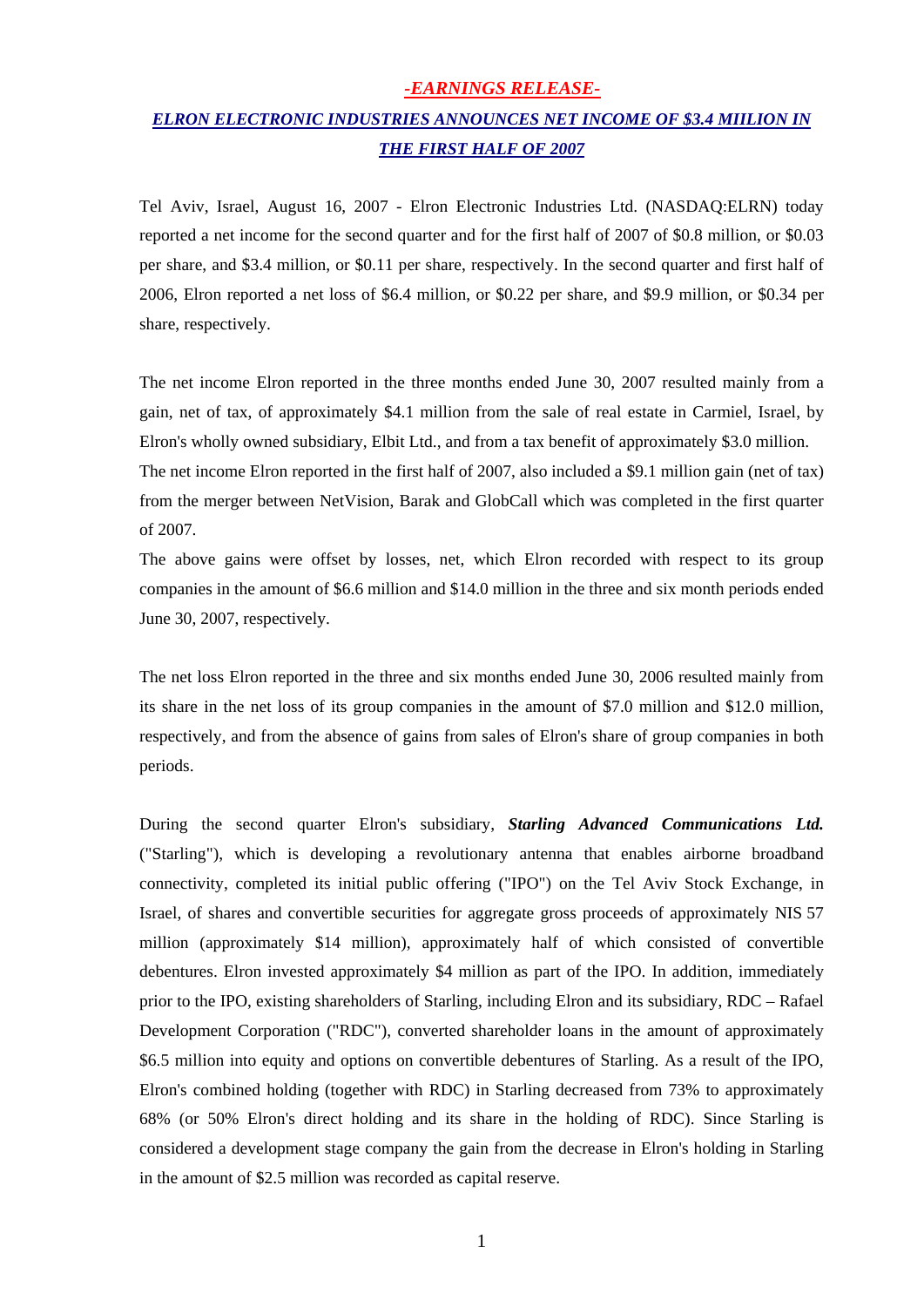### **Liquidity and Shareholders' Equity**

As of June 30, 2007, Elron's cash, debentures and deposits amounted to approximately \$83.5 million compared with \$123.5 million at December 31, 2006. During the first half of 2007, Elron invested approximately \$41.5 million, of which \$11.9 million was in six new companies and the balance in existing group companies, of which \$18.7 million was for the purchase of shares of Given Imaging.

New Investments in the first half of 2007 included:

- i. Two water technology companies, namely *AqWise Wise Water Solutions Ltd. (34% holding)*, which provides advanced biological wastewater treatment technologies and *BPT (Bio-Pure Technology) Ltd. (19% holding)*, which provides advanced membrane-based separation solutions based on NF (Nano-Filtration) membranes.
- ii. *RADLIVE Ltd. (25% holding)* which is developing infrastructure and applications for High Definition Telephony.
- iii. *Pocared Diagnostics Ltd. (20% holding)*, which provides an innovative solution for realtime, reagentless In-Vitro Diagnostics (IVD).
- iv. Two companies in the Internet and cellular field, namely *Journeys Ltd.*., which is in the Massive Multiplayer On-line Gaming (MMOG) arena, developing a casual Internet multiplayer game appealing to a wide audience, and *MuseStorm Ltd. (23% holding)*, which is engaged in developing innovative technology for the distribution of a variety of content over the web.

Shareholders' equity at June 30, 2007, was approximately \$303.5 million, representing approximately 91% of the total assets compared with \$297.5 million representing approximately 91% of the total assets at December 31, 2006.

"During the second quarter, we continued to invest in and build our group companies. In addition, many of our group companies have seen good progress in developing their products and growing revenues." said Doron Birger, Elron's President and CEO.

Investors may access Elron's second quarter financial report and a detailed management report on the company's web site: [www.elron.com](http://www.elron.com/)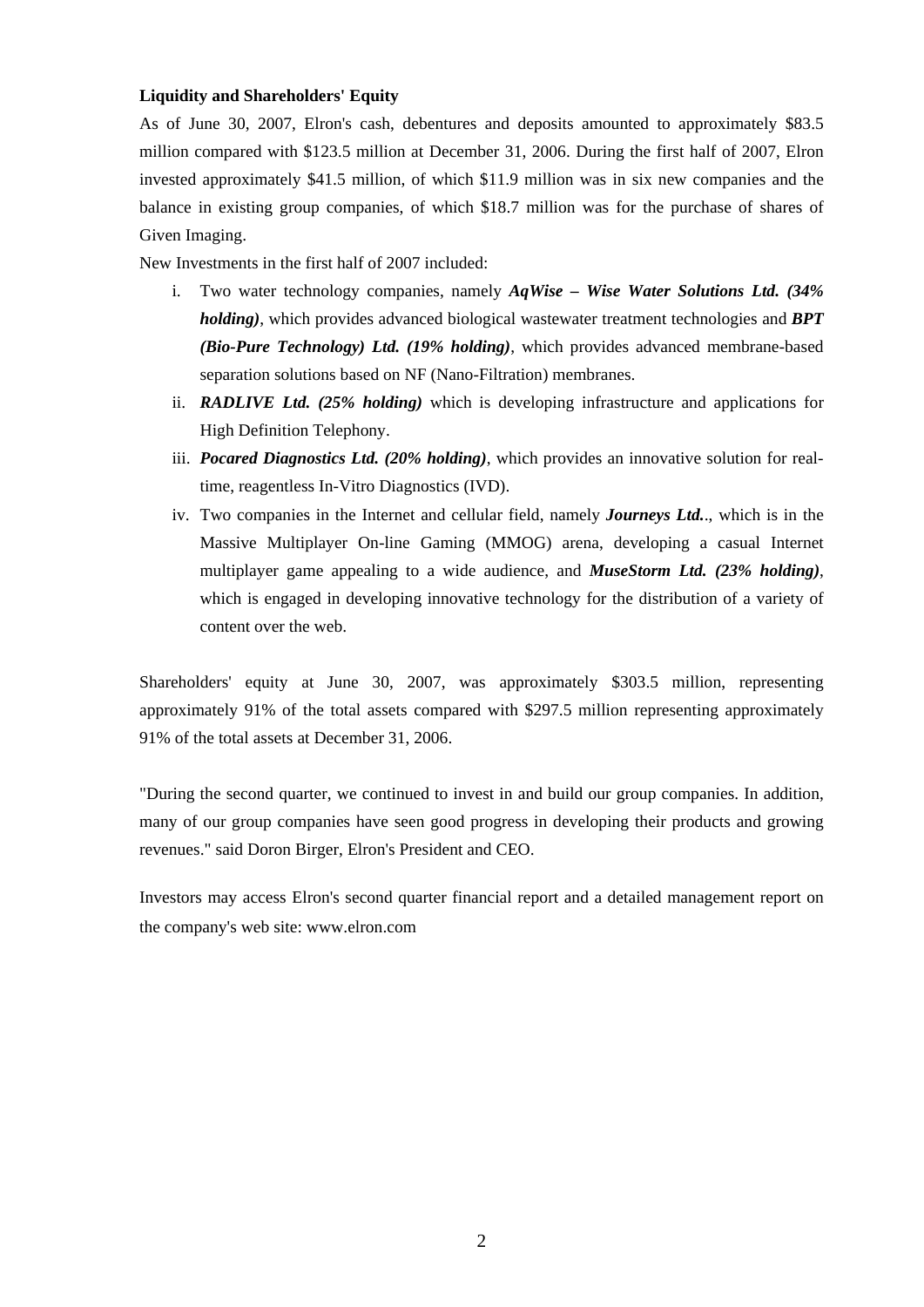*Conference call details:*

**Thursday, August 16, 2007 10:00 a.m. (EDT); 5:00 p.m. Israel** 

Dial in numbers:

**In the US: 1 888 668 9141** 

**In the UK: 0 800 051 8913** 

**In Israel: 03 918 0691**

**International Participants: +972 3 918 0691**

For your convenience, a **replay of the call** will be available starting two hours after the call ends until Wednesday, August 22, 2007. To access the replay please dial **1-888-782-4291 (US), 972-3-925-5927 (Israel) and 0-800-028-6837 (UK).**

A replay of the call will also be available for ninety days on the company website.

*Elron Electronic Industries Ltd. (TASE & NASDAQ: ELRN), a member of the IDB Holding group, is a leading Israel-based technology holding company directly involved in the long-term performance of its group companies. Elron identifies potential technologies, creates strategic partnerships, secures financing, and recruits highly qualified management teams. Elron's group companies currently comprise a diverse range of publicly-traded and privately held companies primarily in the fields of medical devices, information & communications technology, clean technology and semiconductors. For further information, please visit [www.elron.com](http://www.elron.com/)*

#### **Contact:**

Rinat Remler Elron Electronic Industries Ltd. Tel. 972-3-6075555 [rinat@elron.net](mailto:rinat@elron.net) 

(Any statements in this press release that may be considered forward-looking statements are subject to risks and uncertainties that could cause actual results to differ materially. Actual results may differ from such forward-looking statements due to the risk factors discussed in periodic reports filed by the Company with the Securities and Exchange Commission, which the Company urges investors to consider).

Tables to follow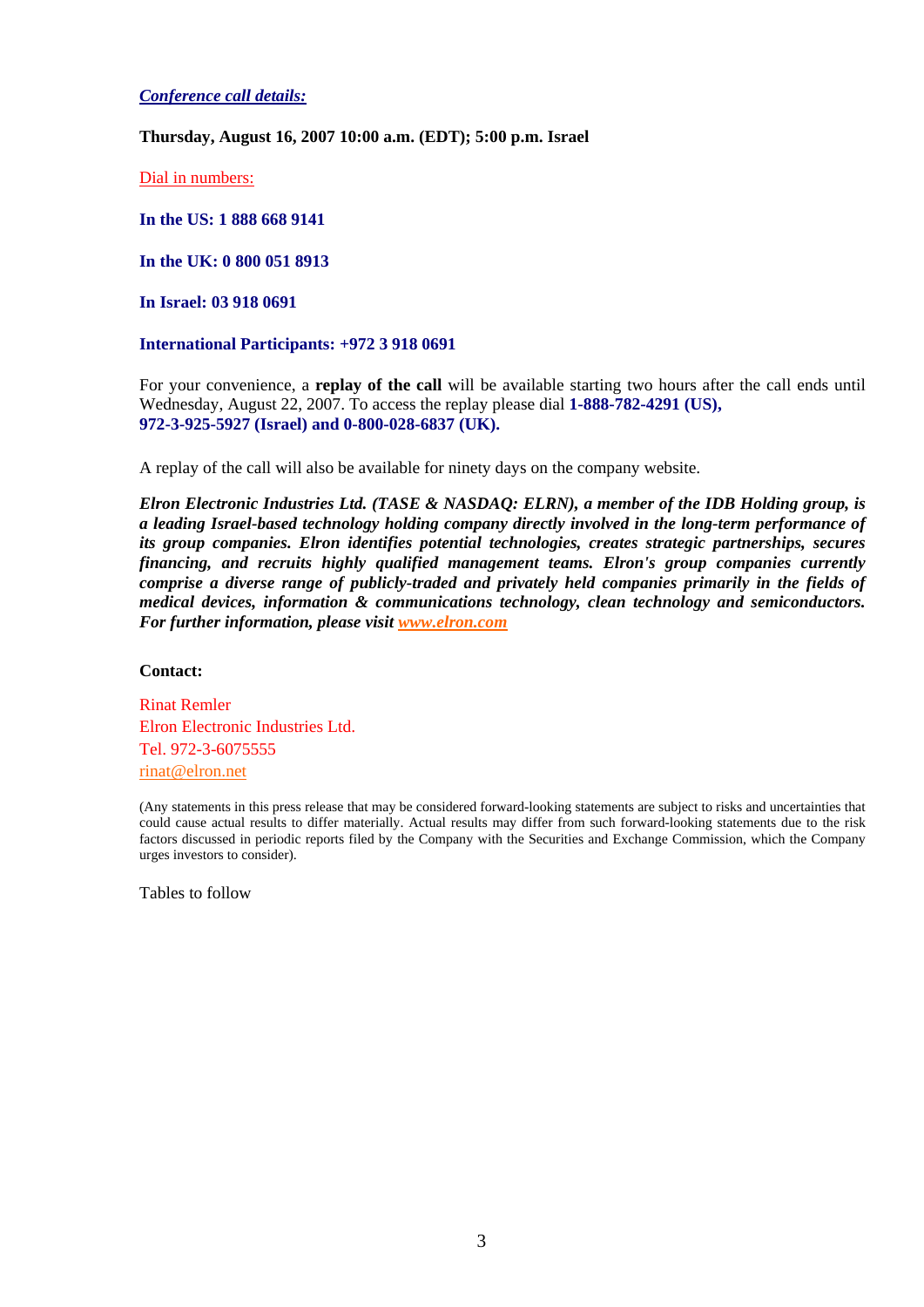## **ELRON ELECTRONIC INDUSTRIES LTD. AND ITS SUBSIDIARIES**

### **CONDENSED CONSOLIDATED BALANCE SHEETS**

In thousands of U.S. Dollars

|                                                                                                                                                                                                           | <b>June 30,</b><br>2007                 |               | December 31,<br>2006                |  |
|-----------------------------------------------------------------------------------------------------------------------------------------------------------------------------------------------------------|-----------------------------------------|---------------|-------------------------------------|--|
|                                                                                                                                                                                                           | <b>Unaudited</b>                        |               |                                     |  |
| <b>ASSETS</b><br>Total current assets                                                                                                                                                                     | 107,279<br>\$                           | $\frac{1}{2}$ | 134,033                             |  |
| <b>INVESTMENTS AND LONG-TERM RECEIVABLES</b><br>Investments in affiliated companies<br>Investments in other companies and long-term receivables<br>Deferred taxes<br>Severance pay deposits               | 134,090<br>73,845<br>10,010<br>1,798    |               | 100,392<br>68,215<br>9,182<br>1,662 |  |
| Total Investments and long-term receivables                                                                                                                                                               | 219,743                                 |               | 179,451                             |  |
| PROPERTY AND EQUIPMENT, NET                                                                                                                                                                               | 1,434                                   |               | 7,223                               |  |
| <b>INTANGIBLE ASSETS</b>                                                                                                                                                                                  | 5,533                                   |               | 5,542                               |  |
| <b>Total assets</b>                                                                                                                                                                                       | 333,989<br><sup>8</sup>                 | \$            | 326,249                             |  |
| LIABILITIES AND SHAREHOLDERS' EQUITY<br>Total current liabilities                                                                                                                                         | $\mathcal{S}$<br>17,647                 | \$            | 20,535                              |  |
| <b>LONG-TERM LIABILITIES</b><br>Long-term loans from banks and others<br>Convertible debentures<br>Option on convertible debentures<br>Accrued severance pay and retirement obligations<br>Deferred taxes | 2,180<br>5,207<br>1,002<br>2,481<br>214 |               | 2,113<br>2,209<br>1,408             |  |
| Total long-term liabilities                                                                                                                                                                               | 11,084                                  |               | 5,730                               |  |
| <b>MINORITY INTEREST</b>                                                                                                                                                                                  | 1,786                                   |               | 2,480                               |  |
| Total shareholders' equity                                                                                                                                                                                | 303,472                                 |               | 297,504                             |  |
| Total liabilities and shareholders' equity                                                                                                                                                                | 333,989<br>\$                           | \$            | 326,249                             |  |